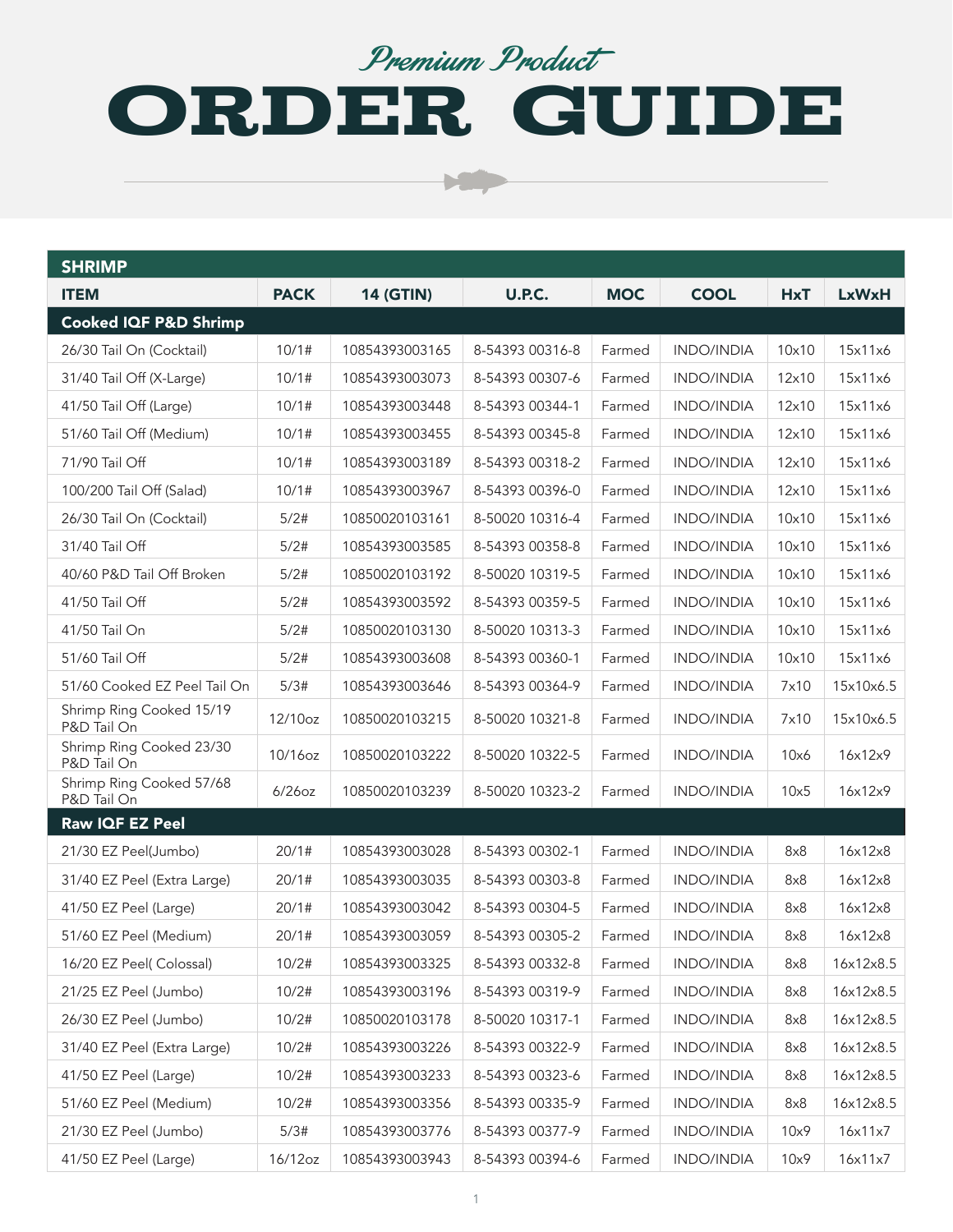#### Premium Product

# ORDER GUIDE

| <b>SHRIMP</b>                 |             |                  |                 |            |             |            |              |
|-------------------------------|-------------|------------------|-----------------|------------|-------------|------------|--------------|
| <b>ITEM</b>                   | <b>PACK</b> | <b>14 (GTIN)</b> | U.P.C.          | <b>MOC</b> | <b>COOL</b> | <b>HxT</b> | <b>LxWxH</b> |
| Raw Shrimp IQF P&D            |             |                  |                 |            |             |            |              |
| 16/20 Tail On                 | 5/2#        | 10854393003516   | 8-54393 00351-9 | Farmed     | India       | 10x10      | 15x11x6      |
| 21/25 Tail On                 | 5/2#        | 10854393003523   | 8-54393 00352-6 | Farmed     | India       | 10x10      | 15x11x6      |
| 26/30 Tail On                 | 5/2#        | 10854393003530   | 8-54393 00353-3 | Farmed     | India       | 10x10      | 15x11x6      |
| 31/40 Tail On                 | 5/2#        | 10854393003547   | 8-54393 00354-0 | Farmed     | India       | 10x10      | 15x11x6      |
| 16/20 Tail Off                | 5/2#        | 10854393003905   | 8-54393 00390-8 | Farmed     | India       | 10×10      | 15x11x6      |
| 21/25 Tail Off                | 5/2#        | 10854393003141   | 8-54393 00314-4 | Farmed     | India       | 10x10      | 15x11x6      |
| 26/30 Tail Off                | 5/2#        | 10854393003509   | 8-54393 00350-2 | Farmed     | India       | 10x10      | 15x11x6      |
| 31/40 Tail Off                | 5/2#        | 10854393003493   | 8-54393 00349-6 | Farmed     | India       | 10x10      | 15x11x6      |
| 41/50 Tail Off                | 5/2#        | 10854393003301   | 8-54393 00330-4 | Farmed     | India       | 10×10      | 15x11x6      |
| 51/60 Tail Off                | 5/2#        | 10854393003479   | 8-54393-00347-2 | Farmed     | India       | 10x10      | 15x11x6      |
| 71/90 Tail Off                | 5/2#        | 10854393003486   | 8-54393 00348-9 | Farmed     | India       | 10x10      | 15x11x6      |
| <b>Argentine IQF HLSO Raw</b> |             |                  |                 |            |             |            |              |
| U/15 HLSO Red Shrimp          | 10/2#       | 10854393003868   | 8-54393 00386-1 | Wild       | Arg         | 8x8        | 16x12x8.5    |
| 16/20 HLSO Red Shrimp         | 10/2#       | 10854393003653   | 8-54393 00365-6 | Wild       | Arg         | 8x8        | 16x12x8.5    |
| 16/20 EZ Peel Red Shrimp      | 10/2#       | 10850020103123   | 8-50020-10312-6 | Wild       | Arg         | 8x8        | 16x12x8.5    |
| 16/25 HLSO Red Shrimp         | 10/2#       | 10854393003578   | 8-54393 00357-1 | Wild       | Arg         | 8x8        | 16x12x8.5    |
| 21/25 HLSO Red Shrimp         | 10/2#       | 10854393003561   | 8-54393 00356-4 | Wild       | Arg         | 8x8        | 16x12x8.5    |
| 26/30 HLSO Red Shrimp         | 10/2#       | 10854393003172   | 8-54393 00317-5 | Wild       | Arg         | 8x8        | 16x12x8.5    |
| 20/40 Red Shrimp P&D Tail Off | 10/2#       | 10854393003080   | 8-54393 00308-3 | Wild       | Arg         | 8x8        | 16x12x8.5    |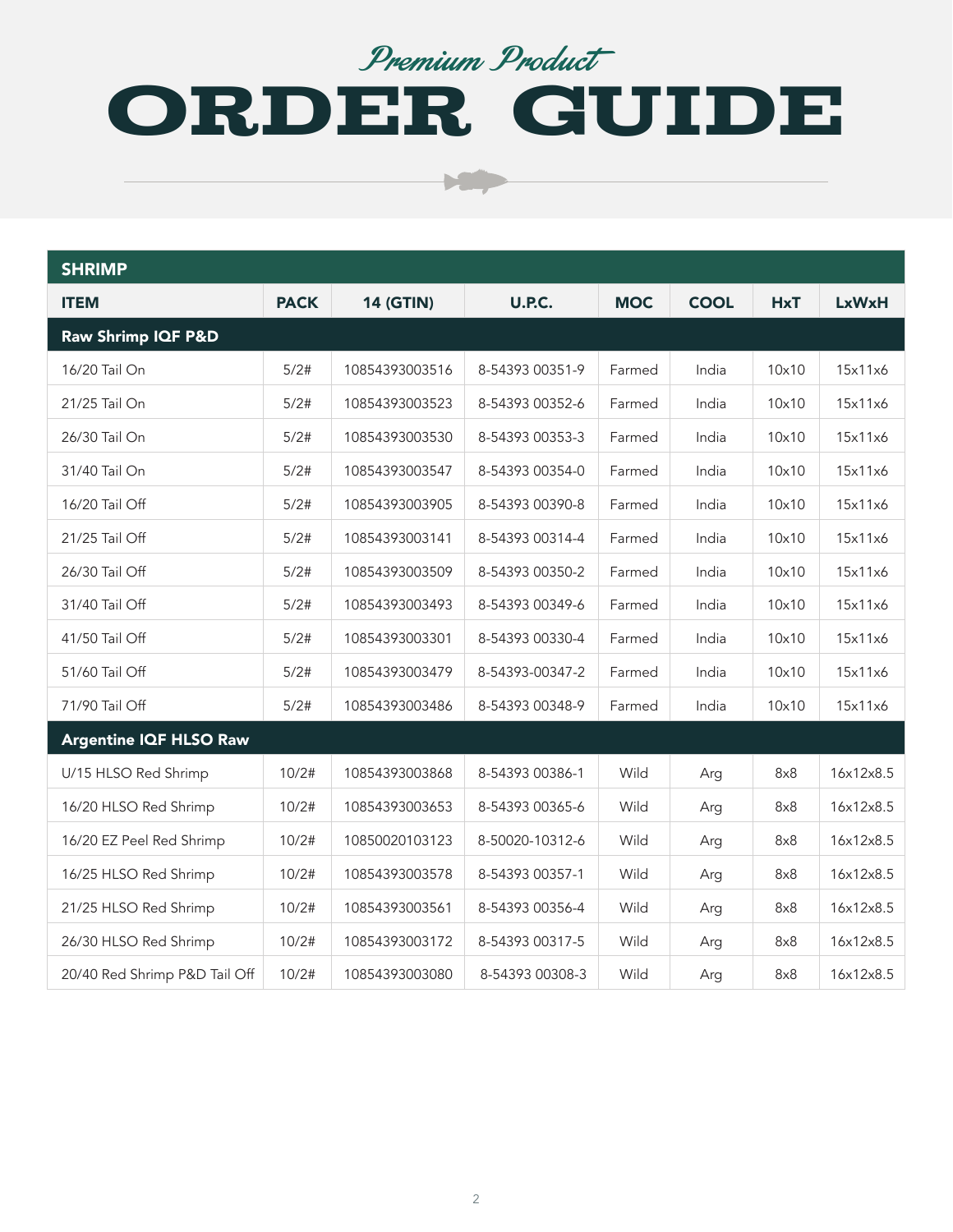### ORDER GUIDE Premium Product

 $\mathbf{C}$ 

| <b>FISH</b>                     |             |                  |                 |            |                |            |              |
|---------------------------------|-------------|------------------|-----------------|------------|----------------|------------|--------------|
| <b>ITEM</b>                     | <b>PACK</b> | <b>14 (GTIN)</b> | <b>U.P.C.</b>   | <b>MOC</b> | <b>COOL</b>    | <b>HxT</b> | <b>LxWxH</b> |
| Catfish Fillets                 | 12/1#       | 10854393003752   | 8-54393 00375-5 | Farmed     | China          | 10x9       | 16x11x6.5    |
| Catfish Nugget                  | 15/2#       | 10854393003417   | 8-54393 00341-0 | Wild       | USA/CH         | 8x7        | 16x12x9      |
| <b>Cod Portions</b>             | 12/1#       | 10854393003363   | 8-54393 00336-6 | Wild       | China          | 10x9       | 16x11x6.5    |
| Croaker H&G                     | 10/2#       | 10854393003707   | 8-54393 00370-0 | Wild       | <b>BRZ/ARG</b> | 8x8        | 16x12x8.5    |
| Flounder Arrowtooth Fillets     | 12/1#       | 10854393003882   | 8-54393 00388-5 | Wild       | China          | 10x9       | 16x11x6.5    |
| Flounder Arrowtooth Fillets     | 15/2#       | 10854393003004   | 8-54393 00300-7 | Wild       | China          | 8x7        | 16x12x9      |
| Mahi Mahi Nuggets               | 10/1#       | 10850020103116   | 8-50020 10311-9 | Wild       | Peru           | 10x10      | 15x11x6      |
| Perch Fillets                   | 12/1#       | 10854393003332   | 8-54393 00333-5 | Wild       | China          | 10x9       | 16x11x6.5    |
| Perch Fillets                   | 10/2#       | 10854393003622   | 8-54393 00362-5 | Wild       | China          | 8x8        | 16x12x8.5    |
| Pollock Fillets                 | 12/1#       | 10854393003257   | 8-54393 00325-0 | Wild       | China          | 10x9       | 16x11x6.5    |
| Salmon Portions                 | 12/1#       | 10854393003240   | 8-54393 00324-3 | Wild       | China          | 10x9       | 16x11x6.5    |
| Salmon Portions                 | 15/2#       | 10854393003899   | 8-54393 00389-2 | Wild       | China          | 10x8       | 16x12x9      |
| <b>Seatrout Fillets</b>         | 10/2#       | 10854393003691   | 8-54393 00369-4 | Wild       | Argentina      | 8x8        | 16x12x8.5    |
| Swai Fillets                    | 10/2#       | 10854393003271   | 8-54393 00327-4 | Farmed     | Vietnam        | 8x8        | 16x12x8.5    |
| Swai Fillets                    | 8/4#        | 10854393003370   | 8-54393 00337-3 | Farmed     | Vietnam        | 7x6        | 18x11x12     |
| <b>Tilapia Fillets</b>          | 10/1#       | 10854393003127   | 8-54393 00312-0 | Farmed     | China          | 10x14      | 15x11x6      |
| <b>Tilapia Fillets</b>          | 10/2#       | 10854393003110   | 8-54393 00311-3 | Farmed     | China          | 8x8        | 16x12x8.5    |
| <b>Tilapia Fillets</b>          | 8/4#        | 10854393003431   | 8-54393 00343-4 | Farmed     | China          | 7x6        | 18x11x12     |
| Tilapia Whole Cleaned           | 8/3#        | 10854393003202   | 8-54393 00320-5 | Farmed     | China          | 10x7       | 19x14x6      |
| <b>Whiting Fillets Skinless</b> | 12/1#       | 10854393003769   | 8-54393 00376-2 | Wild       | China          | 10x9       | 16x11x6.5    |
| Whiting Fillets Skin on         | 15/2#       | 10854393003097   | 8-54393 00309-0 | Wild       | China          | 8x4        | 13x10x6      |
| Whiting Fillets Skin on         | 6/5#        | 10854393003721   | 8-54393 00372-4 | Wild       | China          | 7x7        | 19x13x8      |
| Whiting H&G                     | 10/3#       | 10854393003554   | 8-54393 00355-7 | Wild       | Peru           | 6x7        | 19x14x6      |